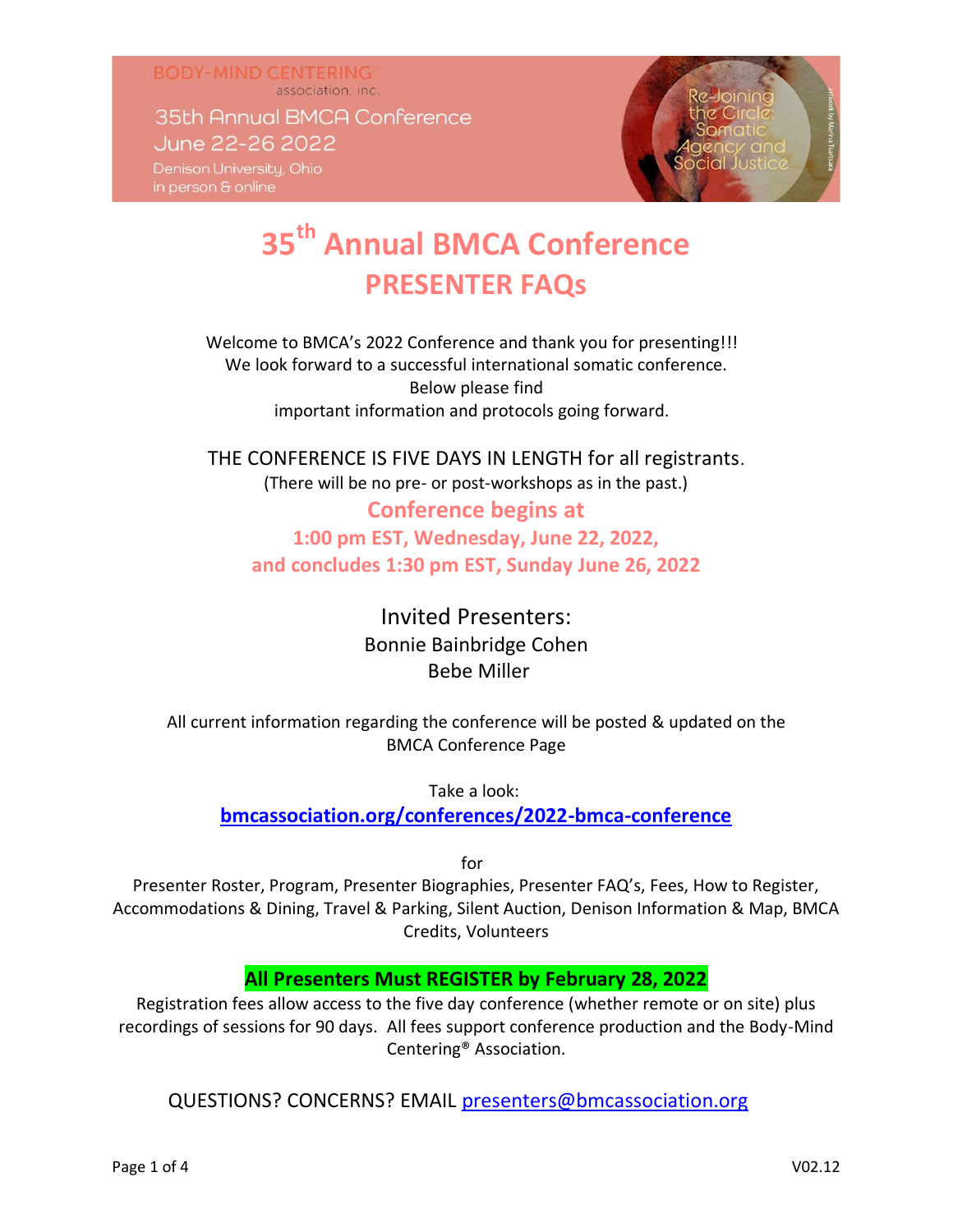## **BODY-MIND CENTERING** association, inc. 35th Annual BMCA Conference June 22-26 2022 Denison University, Ohio

#### **PRIOR TO THE CONFERENCE:**

**COVID-19 Policy and Protocol: All on site registrants will be assigned single rooms.** All on site presenters and registrants and staff will be required to provide proof of vaccination, and wear masks at all times on campus. Free rapid Covid tests will be available at registration and throughout the conference. There will be more specificity closer to the conference.

#### **PREPARATION PRIOR TO THE CONFERENCE:**

**PRESENTATION LENGTH:** All presentations/workshops/practices/panels are one hour in length, plus an additional 15 minutes for discussion, or Q & A. The schedule allows for transition time between workshops: PLEASE BE RESPECTFUL OF THE NEXT PRESENTER AND CONFEREE BREAKS BY ENDING ON TIME. BMCA asks that the entire hour be devoted to content and that presenters avoid time spent on introductions and participant greetings. (All bios are posted in conference literature)

**IF PRESENTING REMOTELY**, Your zoom host will contact you in May & June discuss/design/practice your presentation, its format, agenda, and production elements. Please provide the illustrations and videos you intend to share on the screen with your zoom host in the planning process.

**IF PRESENTING ON-SITE AT DENISON**, Email any unique space, prop, or technology needs that were not provided in your proposal to [presenters@bmcassociation.org](mailto:presenters@bmcassociation.org) by **March 30, 2022***.* Please bring teaching aids (images, videos, PowerPoint presentations, music) more than one format: laptop, flash drive, emailed content to self, playlist, emails on phone, hard copy (at least 25.) No in-person or remote presentation time will be spent on introductions or participant greetings. BMCA asks that the entire hour will be devoted to content. (All bios are posted in conference literature.)

#### **REGISTRATION: All presenters and co-presenters must register by**

**February 28, 2022**. Registration fees support the conference and BMCA and are **NON-REFUNDABLE**. Pay from the Heart will be available for those with fiscal challenges. Denison will offer very affordable room and board for those on-site. Presenters who attend the conference are responsible for their transportation to and from Denison University.

**CO-PRESENTERS**: Multiple presenters can participate from any location. A single offering can be executed from variable locations: on-site at Denison University, remote from anywhere in the world simultaneously.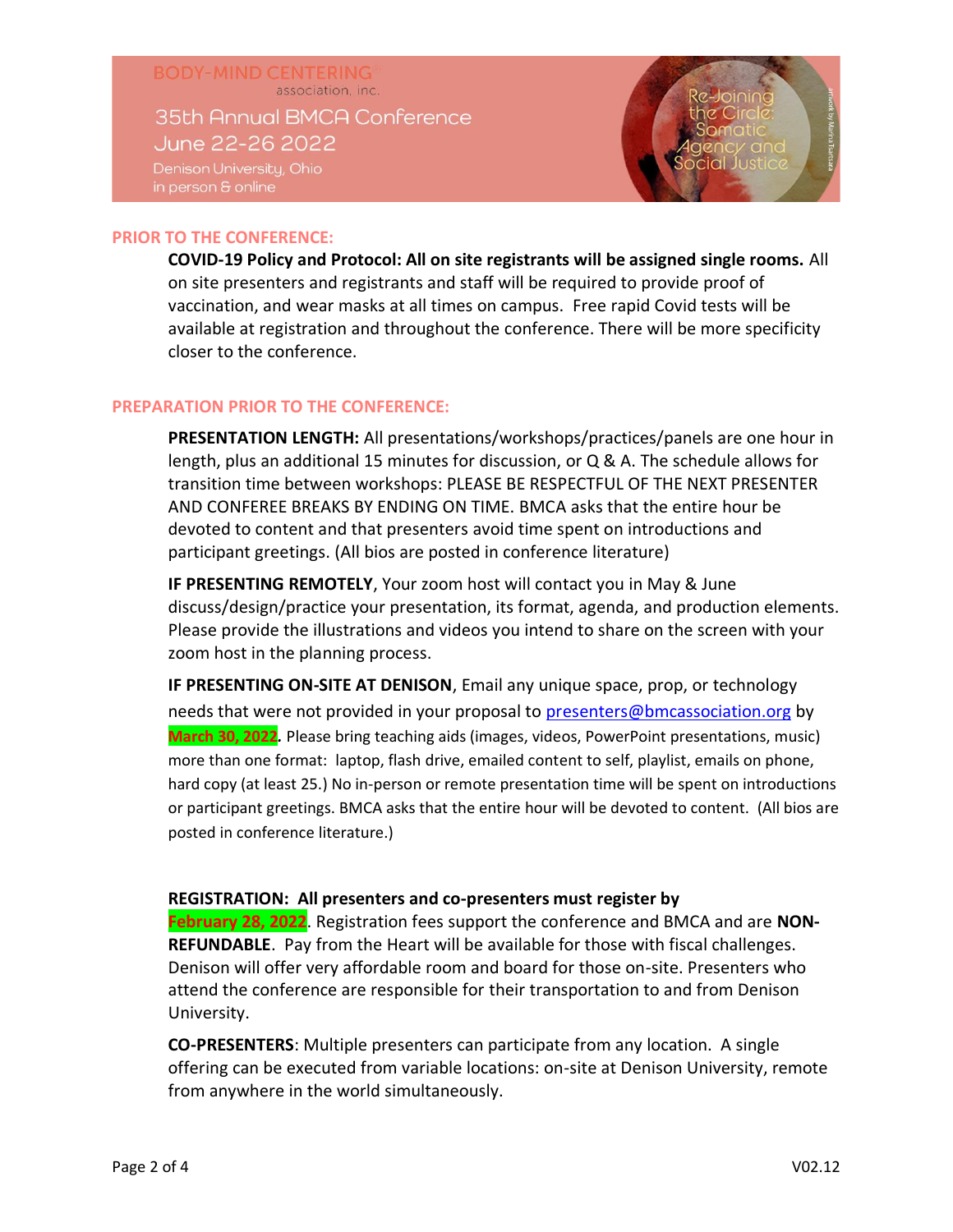**BODY-MIND CENTERING** association, inc. 35th Annual BMCA Conference June 22-26 2022 Denison University, Ohio

#### **PRESENTERS WHO ARE UNDECIDED ABOUT ATTENDING IN PERSON:**

Registration fees for in person and remote participation are identical, so all are asked to register by the presenter deadline (*February 28, 2022)***.** 

If you register to present remotely and decide to attend in person, contact the following :

presenters@bmcassociation.org to ask that the program be altered to reflect the change and admin@bmcassociation.org to arrange for accommodations on campus.

#### **AT THE CONFERENCE:**

**ON-SITE PRESENTERS:** You will be assigned a presenter facilitator who will also be your zoom host for remote participants. Prior to your session, please check the technology (stereo, projector, etc as needed) and prop availability in the room you will be using, and contact your host if you need support. Your zoom host will meet you in your presentation room 15 minutes before your session start time.